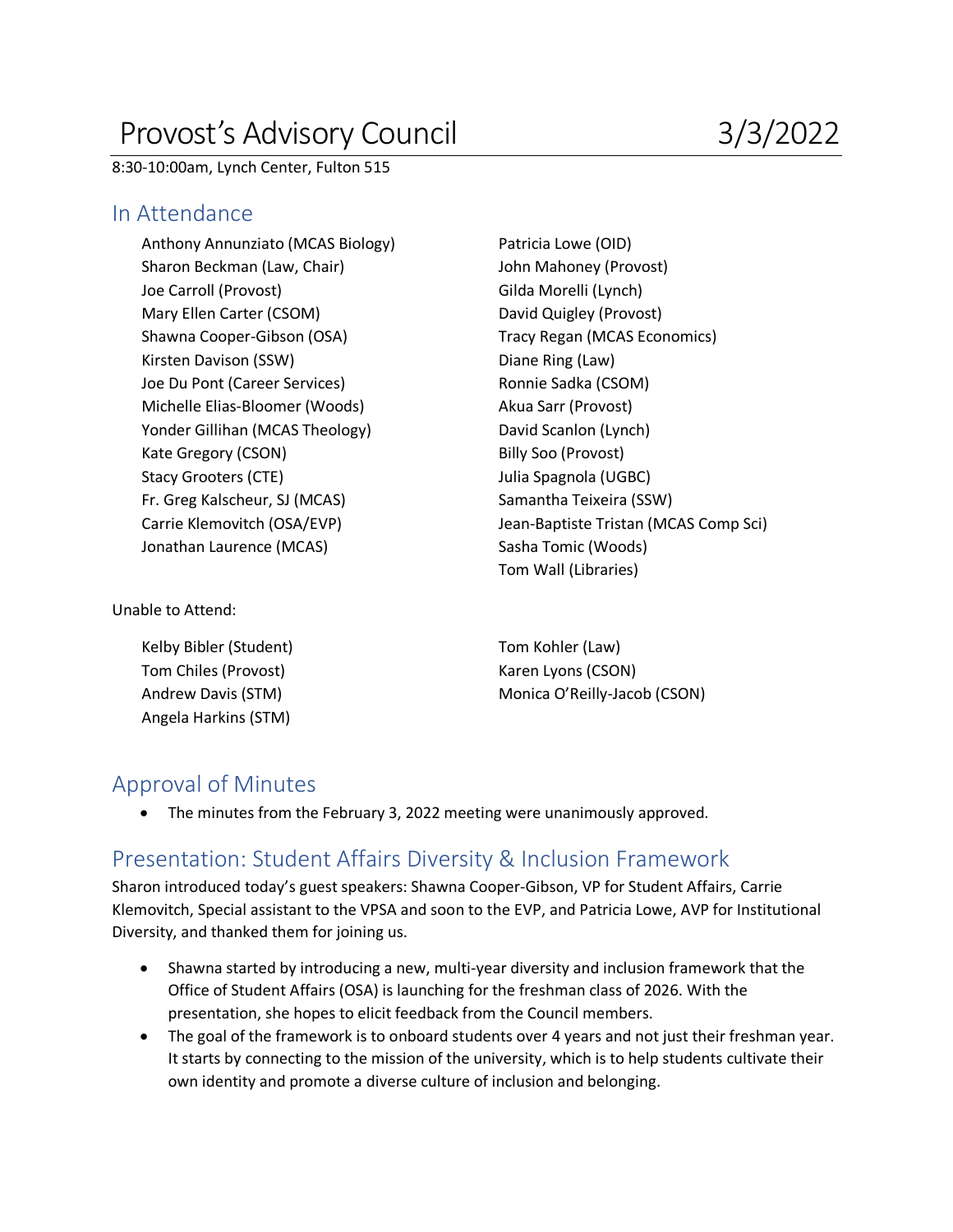- How do we onboard students? Among the new initiatives are to enhance community building even before orientation by getting the alumni office involved to expand their freshman student send off, now done in select cities, to more areas and include additional activities in the sendoff, e.g., a shared volunteer service activity. Another initiative is to engage with Mission & Ministry to include conversations on diversity & inclusion in their programs. Also in the works in the Weeks of Welcome is to have a speaker on diversity & inclusion (Rev. Jamie Washington will address the first-year class). There would also be a week-long CURA series of conversations on a variety of topics, e.g., one day would cover specific identities, a second day might cover microaggressions, a third day on being an ally, and a fourth day would have students share their diversity (socio-economic status, race, gender identity, geography, body type). Conversations would be held on each floor of their residence hall to build community and trust.
- Another objective of the orientation is to help students connect the dots across the university and not just focus on the work of the Office of Student Affairs. In the first year, attention would be directed at the following programs:
	- o Bystander training
	- o BRAVE (Becoming Real Advocates for a Vision of Equity) conference
	- o Racial Identity Development Experience (RIDE) workshop
	- o Mentoring programs FYE, Bowman Advocate
- One goal is to create more structure around programs so that students can't just opt out. One way to accomplish this is to replace the single, pre-enrollment diversity.edu training module with a suite of shorter, more focused modules (e.g., Get Inclusive: a series of shorter modules that are 20-40 minutes long). This would also be done with the alcohol and by stander intervention modules. There would also be more follow-up conversations beyond what the current modules offer.
- Another initiative is to elevate the ethnic heritage months. There would be more programs for faculty and staff to better model for our students, and an expansion of the IDI (Intercultural Development Inventory) program.
- Questions from Shawna: How do we build greater awareness of these programs? Are we using the right and consistent language? How do we keep students on track? How do we assess and evaluate that the program is working?
- A council member asked how we can encourage students to talk to one another because they seem to be afraid to speak up. This is a problem given the diversity of backgrounds of everyone. Part of it is the cancel culture. Shawna replied that the framework seeks to provide students with different opportunities to engage in these difficult conversations.
- A council member asked that graduate students share in this experience. Shawna agreed, and said that we would include graduate students and particularly international students. Patricia added that the IDI lends itself well to international and graduate students.
- A council member suggested that OSA build a connection with faculty who are teaching firstyear classes, and try to integrate some of the goals and content that the program is providing with whatever is covered in the classes. A council member stated that that our first-year students don't all take freshman classes in their first year. Some faculty may also not be comfortable engaging in some of these conversations. If not all classes can integrate them, perhaps some key classes that can better handle this integration can be identified.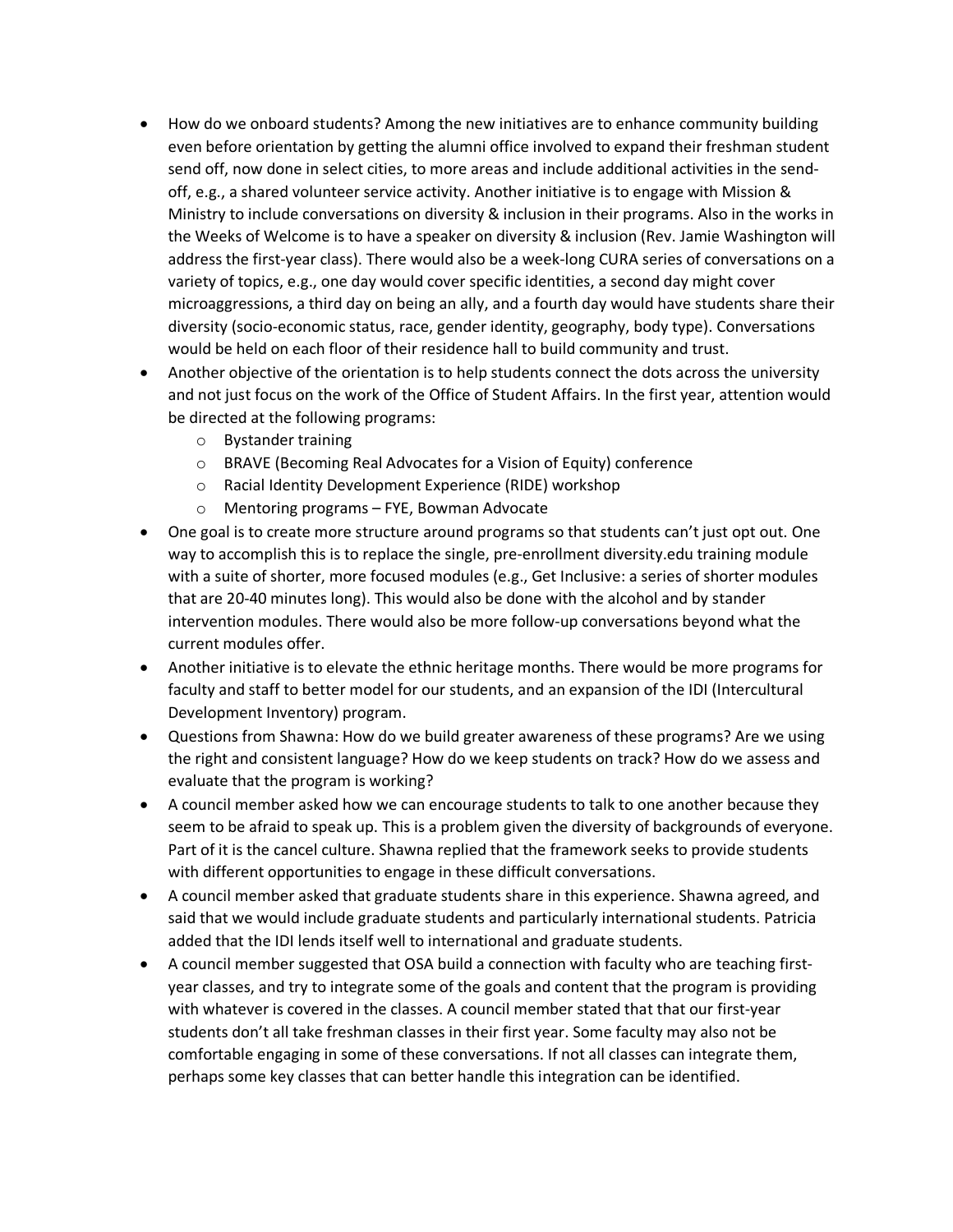- A council member noted that in identifying markers for success, the group should be mindful that they may miss those who were not able to participate in these programs because of physical limitations or mental health challenges.
- A council member said that the seniors leading the PODS discussions in the Complex Problem Courses enjoy leading them because of the opportunity to reflect on their early year experiences at BC. She suggested giving upper class students an opportunity to share their reflections with the freshmen.
- A council member asked if Woods undergraduate students would be able to participate in these programs. Shawna said yes.
- A council member mentioned that we should engage in these conversations with majority group students who don't know how to address what their culture is, and are often described as only being the oppressors.
- David asked how we can better integrate some of these programs across all four years. While freshmen can be better engaged because of their initial orientation and introductory classes, this is more of a challenge for upper class students.
- Shawna distributed a MyBC Pathways handout that is meant for students at every year level and asked the group to provide feedback on what additional programs to include.

## Discussion: Reflections on the PAC's way of Proceeding

- Sharon started by discussing how faculty can have a greater voice and engagement on matters that relate to them through the PAC. One way is for faculty to play a bigger role in raising topics and ideas to the PAC that can be discussed and brought to the attention of colleagues in the administration.
- David provided a historical perspective on how the PAC came about from the Academic Vice President's Advisory Council. He mentioned how sub-committees were formed in the past, e.g., a faculty handbook committee, some of which are no longer as active. Billy talked about how policies are formulated and deliberated, and vetted through the PAC. Sharon added that there's never been an instance when she has asked for information about a particular matter or asked for a particular item on the agenda, and been turned down.
- How can the PAC be more effective?
- A council member agreed that having sub committees to discuss particular topics would be helpful to enhance faculty's sense of having a voice and sense of engagement.
- Mary Ellen Carter volunteered to chair a potential committee on faculty gathering place.
- Yonder mentioned that the AAUP does not require a faculty senate. They only ask that faculty have a voice on matters relating to hiring, promotion & tenure, course development, and academic programs.
- A council member asked how he can share the information and solicit questions from faculty in their disciplines or schools to bring before the PAC.
- A council member raised the question of whether do we want to centralize the faculty governance on such matters as promotion and tenure, and course and program development. Currently, these decisions appear to be decentralized. A council member raised the question of